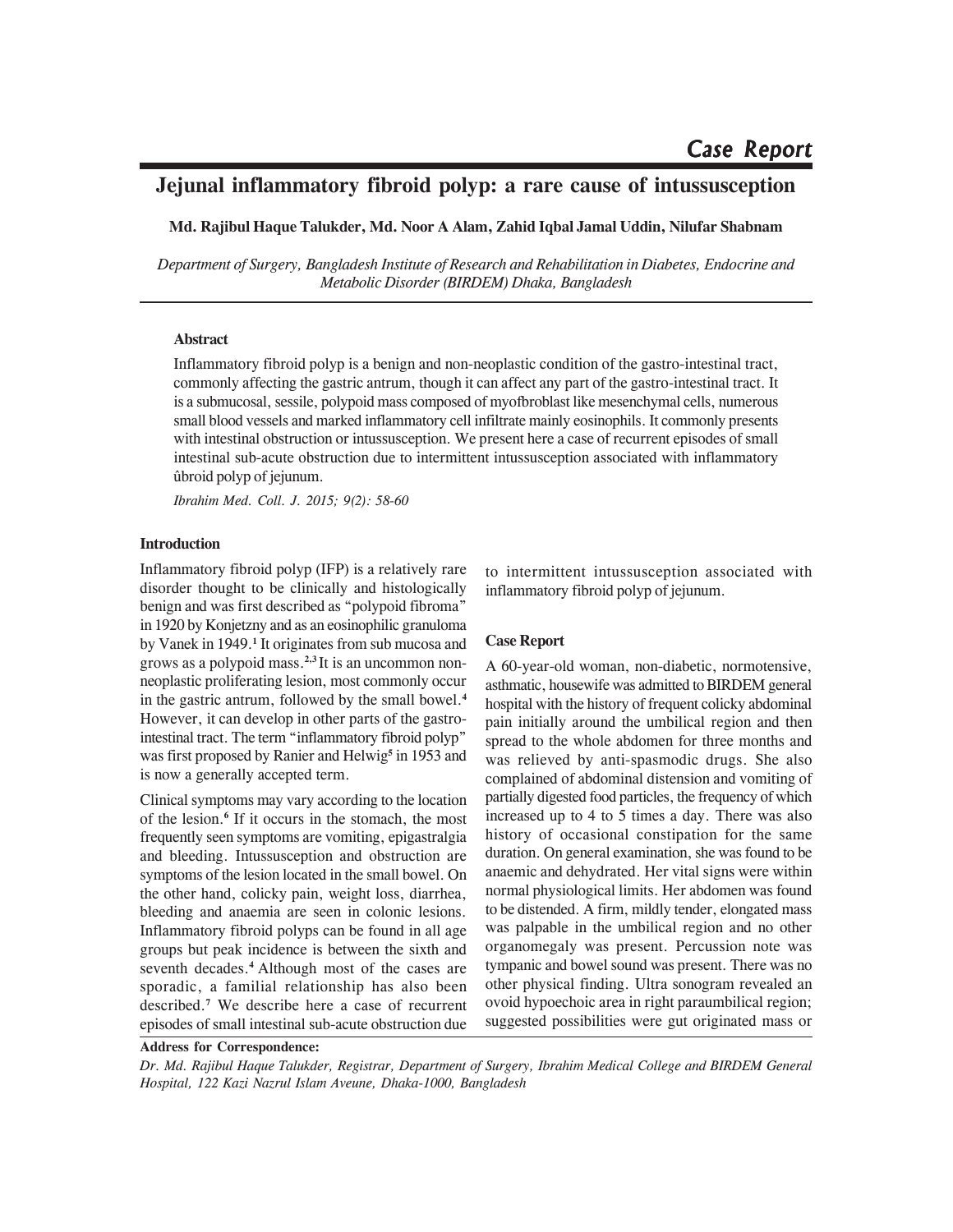

**Fig.1:** *Barium meal follow through showing segmental narrowing in the distal and lower part of jejunum*

enlarged lymph node with thick walled distended bowel. Computed tomography (CT) scan revealed thick walled small bowel loops. Barium meal follow through X-ray showed segmental narrowing in the distal and lower part of jejunum in the left side of pelvic cavity (Fig. 1).

Laparotomy revealed that a 20 cm long portion of the jejunum was congested and particularly firm in consistency. The portion immediately distal to it was



**Fig.2:** *Per operative picture showing the invaginated jejunum*



**Fig.3:** *Bisected Specimen of the jejuna polyp*

narrowed by a stricture. The bowel had undergone a jejuno-jejunal intussusceptions (Fig 2). Resection of the whole intussuscepted bowel was done and end to end anastomosis was performed. Post operatively the specimen was cut open which confirmed intussusception and a polypoid mass measuring about  $4\times3\times3$ cm. The cut surface was white, firm with focal myxoid appearance (Fig 3). Microscopic examination showed sub mucosal tumor with overlying ulcerated jejunal mucosa. The background stroma was sclerotic and contained a fair number of plasma cells, lymphocytes, histiocytes and eosinophils. Based on the operative and histological findings, it was diagnosed as a case of jejunal intussusception due to inflammatory fibroid polyp.

# **Discussion**

Adult intussusception is caused by a well-definable pathological abnormality in 70–90% of cases.**<sup>8</sup>** In general, benign lesions are the commonest causes of intussusception involving small bowel, accounting for 70% of cases.**<sup>8</sup>** Examples of benign lesions include sub mucosal lipomas, Peutz Jeghers polyps, congenital band adhesions, intussuscepting Meckel diverticulum and inflammatory fibroid polyps. The most common site for inflammatory fibroid polyps is the gastric mucosa, accounting for 70% of cases.**<sup>9</sup>** Of other gastrointestinal sites affected, the small bowel is the most common, accounting for 23%, with the ileum being predominating site.**<sup>9</sup>** The colon (4%), gallbladder, esophagus, duodenum and appendix have also been described as rare sites.**<sup>9</sup>** The fifth to seventh decade of life is the most common and both sexes are equally affected.**<sup>9</sup>**